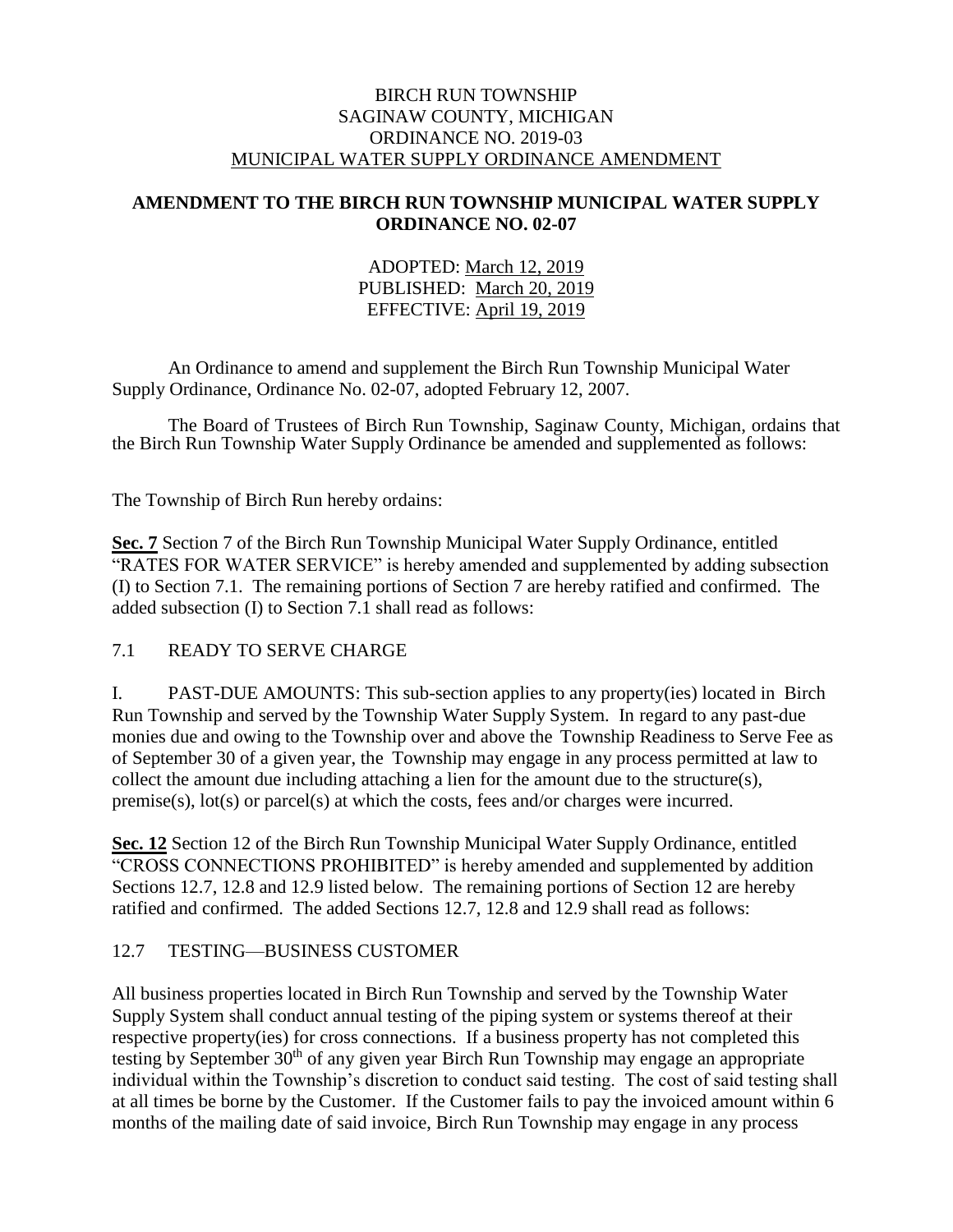permitted at law to collect the amount due including attaching a lien for the invoiced amount to the structure(s), premise(s),  $\text{lot}(s)$  or parcel(s) at which said testing occurred.

# 12.8 TESTING—RESIDENTIAL CUSTOMER

All residential properties located in Birch Run Township and served by the Township Water Supply System shall conduct testing of the piping system or systems thereof at their respective property(ies) for cross connections at least every three years. If a residential property has not completed this testing by September  $30<sup>th</sup>$  of a given year on which testing is required, Birch Run Township may engage an appropriate individual within the Township's discretion to conduct said testing. The cost of said testing shall at all times be borne by the Customer. If the Customer fails to pay the invoiced amount within 6 months of the mailing date of said invoice, Birch Run Township may engage in any process permitted at law to collect the amount due including attaching a lien for the invoiced amount to the structure(s), premise(s), lot(s) or parcel(s) at which said testing occurred.

# 12.9 TESTING BY BIRCH RUN TOWNSHIP

The Customer may, at its discretion, engage Birch Run Township to conduct the inspection and testing described in Sections 12.7 and/or 12.8 of this Amending Ordinance. If the Customer chooses to engage Birch Run Township to complete this task, the cost of said inspection and testing shall be assessed on a quarterly basis on the water bill of the Customer. This sub-section applies to both business and residential customers.

**RATIFICATION AND CONFIRMATION:** The remaining provisions of Ordinance 02-07 are hereby ratified and confirmed.

**SEVERABILITY:** The sections and provisions of this Amending Ordinance are declared to be severable and any portion which is declared inoperative or invalid for any reason by a court of competent jurisdiction shall in no way affect the remaining section or provisions of this Ordinance.

**EFFECTIVE DATE:** This Amending Ordinance shall take effect 30 days from the date of its adoption and publication, and all ordinances or any part of any ordinance in conflict with this Amending Ordinance shall be repealed.

This Amending Ordinance is made and passed by the Township of Birch Run, County of Saginaw, State of Michigan, at a regularly held meeting on the  $12<sup>th</sup>$  day of March, 2019, and ordered to be given publication in the manner prescribed by law.